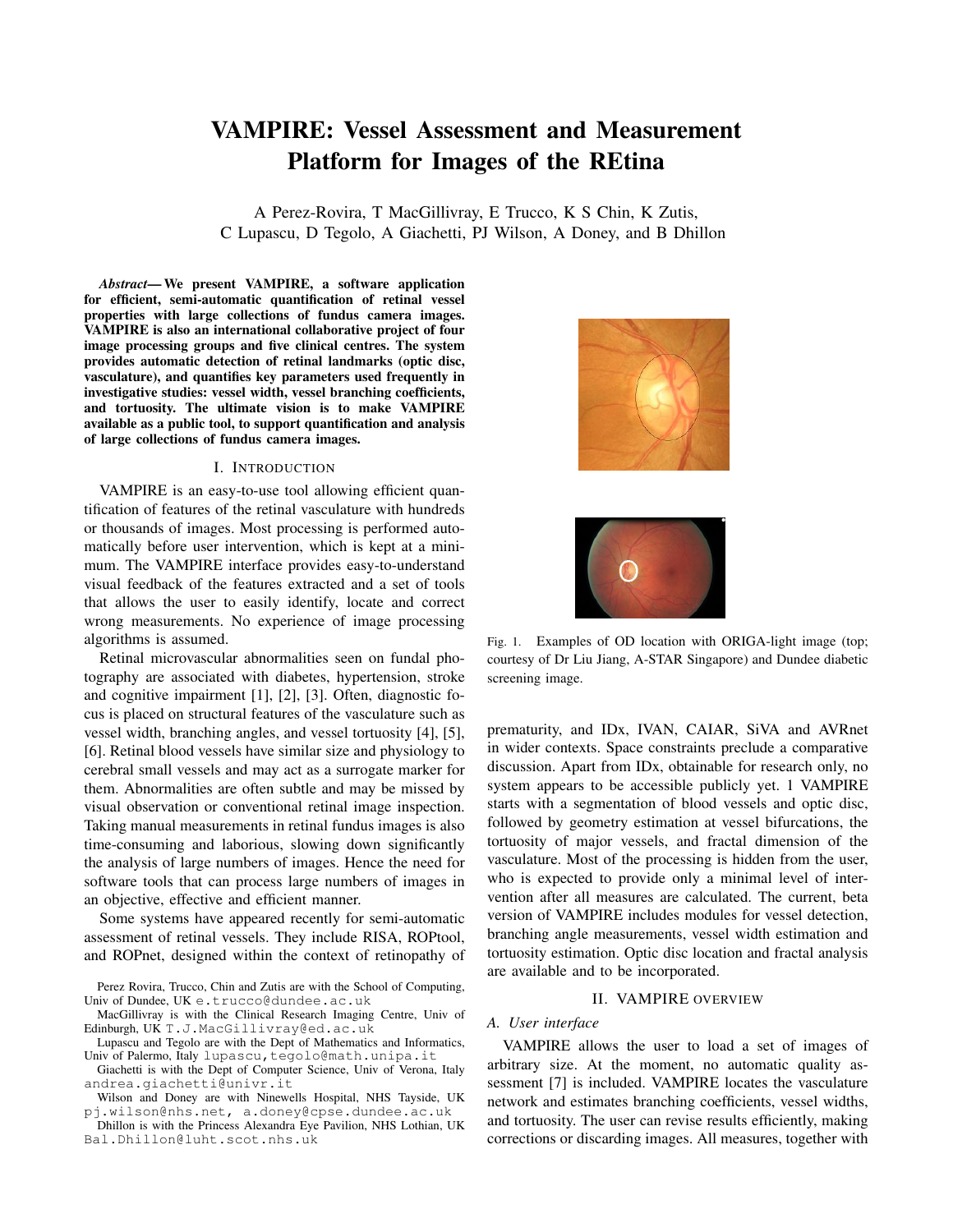metadata about the images, are saved by VAMPIRE in Excel files, ready for analysis.

To date, VAMPIRE has been run for tests and pilot correlational studies on images of resolution ranging from approximately  $400 \times 400$  to  $3000 \times 3000$  pixels, acquired by various commercial instruments. These include fundus cameras (e.g. Canon CR-DGi nonmydriatic at about 45◦ FOV), and a scanning laser ophthalmoscope (henceforth SLO), the OPTOS P200 ultra-wide-field-of-view. VAMPIRE was run also on the main public datasets or retinal images, DRIVE [8], STARE [9] and DIARETDB1 [10].

### *B. Landmark location*

*Purpose.* To locate key retinal landmarks, namely the optic disc (OD), and the approximate path of the arcade vessels. This, in turn, enables location of the fovea, and the establishment of a retinal co-ordinates system.

*Algorithm.* Two steps are applied. First, a context-based search determines a point inside the OD with high confidence, leveraging anatomical constraints on the mutual location of OD and arcade vessels. Second, an elliptical shape model including an intensity model is fitted within a region centred on the point found to locate the OD contour [11].

*Validation.* The detection of the internal point has been validated with 230 images, including all the images in STARE, DRIVE and DIARETDB1 public datasets, plus 20 ultra-wide-field-of-view (200°) SLO images obtained with an OPTOS P200C SLO. Of these, 15 showed various lesions and 5 no lesion. Resolution was  $3900 \times 3092$  pixels, cropped to a  $700 \times 605$  region including macula and OD. OD location has been currently validated with two image sets: (a) *ORIGA-light*, courtesy of A-STAR Singapore, formed by 325  $800 \times 800$  images cropped around the OD, which covers about 40% of the image area. Normal patients and glaucoma sufferers are included. On this set we achieve 100% correct location (defined as 90% or more of the estimated OD area overlapping the manually annotated one). (b) 286 2336  $\times$  3504 images from the diabetes screening programme at Ninewells hospital, Dundee, including healthy and diseased retinas. On this set we achieve about 80% correct location, i.e., 240 correct results using the demanding definition from part (a) above. Most errors are due to very poor image quality (poor illumination or focus, OD obscured by severe lesions). Figure 1 show examples of images and locations from both datasets.

## *C. Vasculature detection*

*Purpose.* To locate and represent the retinal vessel network.

*Algorithm.* We conducted trials with various vessel detection algorithms, including Soares et al. [12] and Lupascu et al. [13]. Currently, VAMPIRE implements a version of Soares's algorithm as the best compromise between speed and accuracy. In essence, the algorithm applies a multi-scale, 2-D Gabor wavelet transforms to emphasize the appearance of vessels, followed by supervised pixel classification with

a Bayesian classifier. Manually segmented images provide a labelled training set with two pixel classes, *vessel* and *non-vessel*. The authors report high accuracy (fraction of correctly classified pixels, 0.9466 and 0.9480 on DRIVE and STARE respectively). VAMPIRE implements this algorithm to generate a tree-like representation of the vasculature, as a pre-processing for measurements.

*Validation.* To complement the results reported in [12], we compared automatic segmentations with manual segmentations by human observers. Two authors, TMcG and APR, segmented manually a set of 20 fundus images. The segmentations of observer TMcG were taken as ground truth for the image database. The tracings of the second observer were taken as reference for computerized segmentation performance assessment, yielding an accuracy of 0.9591 against the first observer. The accuracy of the automatic segmentation against the first observer was 0.9570. Figure 2 shows three images, one from each public dataset, and the respective segmentations.

### *D. Vessel width*

*Purpose.* To determine accurately the width of retinal vessels at specific locations.

*Algorithm.* Vessel width is computed in VAMPIRE as the length of the cross-section of the vessel mask taken perpendicularly to the vessel's estimated axis. The axis is obtained by thinning vessel regions to one-pixel-wide skeletons using Guos thinning algorithm [14].

*Validation.* We compared manual (2 observers) and automatic width estimates for 305 cross-sections of main and secondary vessels, both veins and arteries, from the 20-image set described in Section II-C. The set includes healthy and diseased (diabetic retinopathy) images. 176 cross-sections were taken within the first two retinal zones around the OD. For vessels within 2 OD diameters of the OD (zone 1 and 2), normally considered in AVR studies, the mean of the *absolute* differences between observers (4.9 pixels) was slightly higher than between VAMPIRE and each observer (3.1 and 4.0 pixels). The 95% confidence interval (CI) of the mean absolute differences between VAMPIRE and each observer (0.8 in both cases) was smaller than the 95% CI for the mean difference between the observers (0.98).

## *E. Vessel tortuosity*

*Purpose.* To define and assess the degree of tortuosity of selected retinal vessels.

*Algorithm.* VAMPIRE implements a tortuosity measure integrating axis curvature and vessel width [15]. At the moment, only vessel segments between junctions are measured; estimates of the tortuosity of the whole vessel network are under study.

*Validation.* We compared tortuosity levels in the range high, medium, absent obtained by the program and established by a clinician, using 200 vessels spanning the three tortuosity classes. Performance compared favourably with that of four measures reported in the literature. We refer the reader to [15] for details.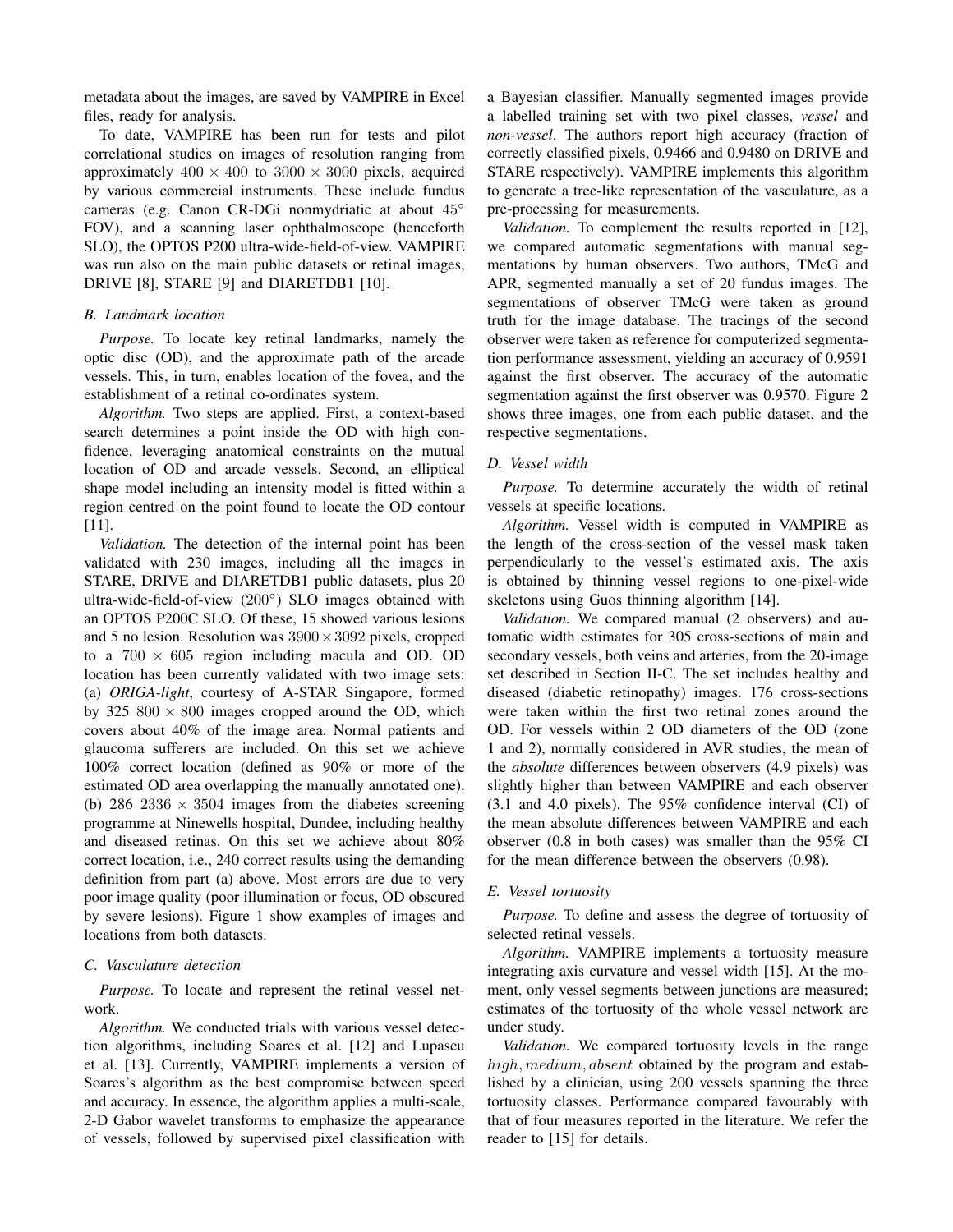

Fig. 2. Images and vascular segmentation from dataset DIARETDB1 (1500  $\times$  1152), DRIVE (565  $\times$  584), STARE (700  $\times$  605).

### *F. Branching coefficients*

*Purpose.* To quantify bifurcation geometry via branching angles and coefficients.

*Algorithm.* Vessel centerlines are created from the binary vessel map (Section II-C), and intersecting junction points of the three converging vessels are found for each junction. Junction locations are refined following [16]. Three best-fit straight lines, one per vessel, are used to find the optimal junction location. A second set of lines crossing the estimated location are now fitted to vessel points. Results are used to estimate junction angles. The bifurcation coefficient, b, is determined from the widths of parent, W, and that of the two child vessels,  $w_1, w_2$ , as  $b = \frac{w_1^2 + w_2^2}{W^2}$ .

*Validation.* Approximately 5 venule and 5 arteriole branching points were measured in each of 20 images. Images were analyzed manually by two different raters using the angle measurement tool in ImageJ (http://rsbweb.nih.gov/ij/). Human and VAMPIRE measurements were then compared. The mean difference between the two human raters was  $4.3^{\circ}$ with 95% Confidence Interval (CI) of  $-13.9^{\circ}$  to 22.4°; the mean difference between human and computer was  $5.8^{\circ}$  with 95% CI of  $-17.5^{\circ}$  to 29 $^{\circ}$ , showing good algorithm accuracy.

*Examples.* Figure 3 shows two bifurcations with the respective branching coefficient and angles.

## *G. Fractal analysis*

*Purpose.* To compute monofractal and multifractal measures of the human retinal vasculature.

*Algorithm.* The fractal dimension (FD) characterizes complex, repeating geometrical patterns at different spatial scales. In our case, FD measures the degree of branching complexity of the vasculature tree. FD changes have been associated, among others, with early diabetic retinopathy [17], which has been found to yield a lower FD for the retinal vasculature than in control images. The cause for this discrepancy is not yet clear. Decreased FD has also been associated with ageing and hypertension

FD is generated by monofractal analysis, but the complexity of the vascular network is better captured by multifractal analysis (MFA), which resolve better local density variations. MFA is performed using the generalized sand-box method [18]. This selects a random set of pixels and counts the number of vessel pixels in square regions centred at the selected pixels and with increasing linear dimension.

*Validation.* We tested MFA on the DRIVE and STARE datasets, and on our own image set. In summary, our results showed that the 95% CI in FD was considerably smaller for MFA compared to the monofractal approach, i.e., less than  $\pm 0.1\%$  compared to approximately  $\pm 7\%$ . Also, with reasonable image quality, the repeatability of fractal analysis performed on automatic vessel segmentations is close to that found when processing vessels traced manually by two human observers.

#### III. EXAMPLES OF APPLICATIONS

We mention here two examples of studies led by independent authors in which VAMPIRE software has been used.

Lothian Birth Cohort 1936. This longitudinal study [1] investigates the determinants of differences in cognitive ageing. Intelligence test data were collected on almost everyone born in Scotland in 1936 at age 11 in the Scottish Mental Survey of 1947. 1091 of these individuals were traced and re-tested. Study participants completed cognitive tests, gave details of their medical history and social background, completed psychosocial questionnaires, and underwent physical examination at age 70 and 73 years. Blood samples were collected for genetic analysis. Retinal photographs and